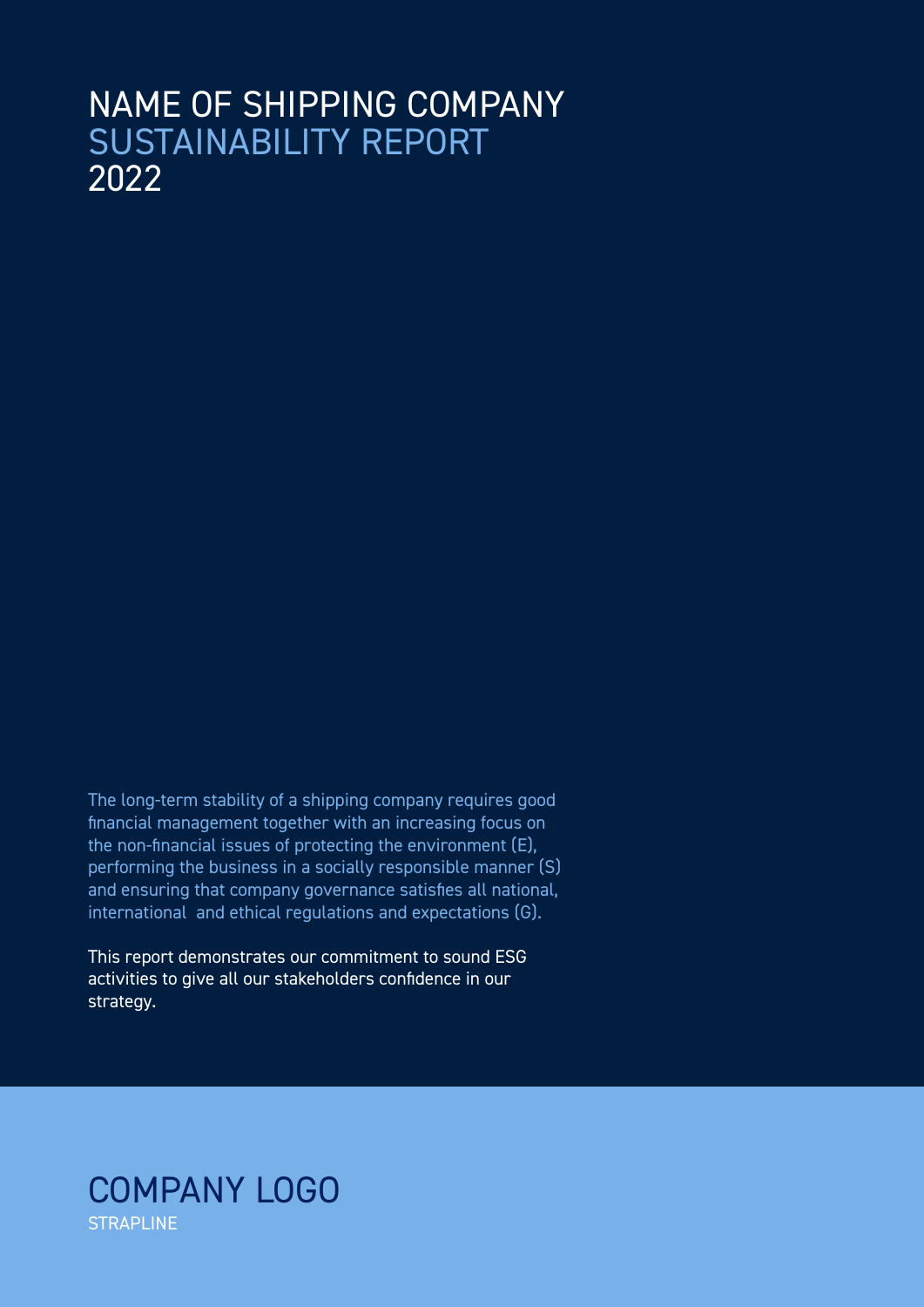| <b>CONTENTS</b><br>$\overline{2}$<br><b>CHAIRMAN'S FOREWORD</b><br>$\overline{2}$<br><b>ABOUT THE COMPANY</b><br>3<br>COMPANY DESCRIPTION OF SUSTAINABILITY SCOPE AND DRIVERS<br>4<br>a. Environmental (climate change, energy demand, food and goods supply etc.)<br>b. Social<br>c. Governance (including sanctions and auditing)<br>d. Investment and banking<br>e. Materiality assessment<br>COMPANY'S FRAMEWORK TO CAPTURE ESG / SUSTAINABILITY REQUIREMENTS<br>5<br>a. UN Global Compact<br>b. UN Sustainable Development Goals<br>c. Stakeholder requirements<br>d. Regional (eg EU) or national reporting directives<br>e. Scenario planning<br>f. Choice of reporting standards<br>g. Sustainability strategy<br>h. Company sustainability implementation plan and control<br>i. Employee participation<br><b>KEY PERFORMANCE INDICATORS</b><br>6<br>a. Definition and strategy on selected KPI<br>b. Baseline KPI performance<br>c. Examples: (as per Sustainability Accounting Standards Board recommended materiality<br>index for marine transportation)<br>d. Five year roadmap and future KPI targets<br><b>SUSTAINABILITY ACTIVITIES</b><br>7<br>a. Social<br>b. Environmental<br>c. Governance<br>d. Cyber protection<br>e. Hardware, software and information security processes<br>f. Partnerships and affiliations<br>g. Achievements and awards<br><b>CEO STATEMENT - AMBITIONS FOR THE FUTURE</b><br>8<br>a. People<br>b. Ships and offices<br>c. Management processes |  |                     |  |
|----------------------------------------------------------------------------------------------------------------------------------------------------------------------------------------------------------------------------------------------------------------------------------------------------------------------------------------------------------------------------------------------------------------------------------------------------------------------------------------------------------------------------------------------------------------------------------------------------------------------------------------------------------------------------------------------------------------------------------------------------------------------------------------------------------------------------------------------------------------------------------------------------------------------------------------------------------------------------------------------------------------------------------------------------------------------------------------------------------------------------------------------------------------------------------------------------------------------------------------------------------------------------------------------------------------------------------------------------------------------------------------------------------------------------------------------------------------------------------------------|--|---------------------|--|
|                                                                                                                                                                                                                                                                                                                                                                                                                                                                                                                                                                                                                                                                                                                                                                                                                                                                                                                                                                                                                                                                                                                                                                                                                                                                                                                                                                                                                                                                                              |  |                     |  |
|                                                                                                                                                                                                                                                                                                                                                                                                                                                                                                                                                                                                                                                                                                                                                                                                                                                                                                                                                                                                                                                                                                                                                                                                                                                                                                                                                                                                                                                                                              |  |                     |  |
|                                                                                                                                                                                                                                                                                                                                                                                                                                                                                                                                                                                                                                                                                                                                                                                                                                                                                                                                                                                                                                                                                                                                                                                                                                                                                                                                                                                                                                                                                              |  |                     |  |
|                                                                                                                                                                                                                                                                                                                                                                                                                                                                                                                                                                                                                                                                                                                                                                                                                                                                                                                                                                                                                                                                                                                                                                                                                                                                                                                                                                                                                                                                                              |  |                     |  |
|                                                                                                                                                                                                                                                                                                                                                                                                                                                                                                                                                                                                                                                                                                                                                                                                                                                                                                                                                                                                                                                                                                                                                                                                                                                                                                                                                                                                                                                                                              |  |                     |  |
|                                                                                                                                                                                                                                                                                                                                                                                                                                                                                                                                                                                                                                                                                                                                                                                                                                                                                                                                                                                                                                                                                                                                                                                                                                                                                                                                                                                                                                                                                              |  |                     |  |
|                                                                                                                                                                                                                                                                                                                                                                                                                                                                                                                                                                                                                                                                                                                                                                                                                                                                                                                                                                                                                                                                                                                                                                                                                                                                                                                                                                                                                                                                                              |  |                     |  |
|                                                                                                                                                                                                                                                                                                                                                                                                                                                                                                                                                                                                                                                                                                                                                                                                                                                                                                                                                                                                                                                                                                                                                                                                                                                                                                                                                                                                                                                                                              |  |                     |  |
|                                                                                                                                                                                                                                                                                                                                                                                                                                                                                                                                                                                                                                                                                                                                                                                                                                                                                                                                                                                                                                                                                                                                                                                                                                                                                                                                                                                                                                                                                              |  |                     |  |
|                                                                                                                                                                                                                                                                                                                                                                                                                                                                                                                                                                                                                                                                                                                                                                                                                                                                                                                                                                                                                                                                                                                                                                                                                                                                                                                                                                                                                                                                                              |  |                     |  |
|                                                                                                                                                                                                                                                                                                                                                                                                                                                                                                                                                                                                                                                                                                                                                                                                                                                                                                                                                                                                                                                                                                                                                                                                                                                                                                                                                                                                                                                                                              |  |                     |  |
|                                                                                                                                                                                                                                                                                                                                                                                                                                                                                                                                                                                                                                                                                                                                                                                                                                                                                                                                                                                                                                                                                                                                                                                                                                                                                                                                                                                                                                                                                              |  | d. Board governance |  |

## GLOSSARY OF TERMS 9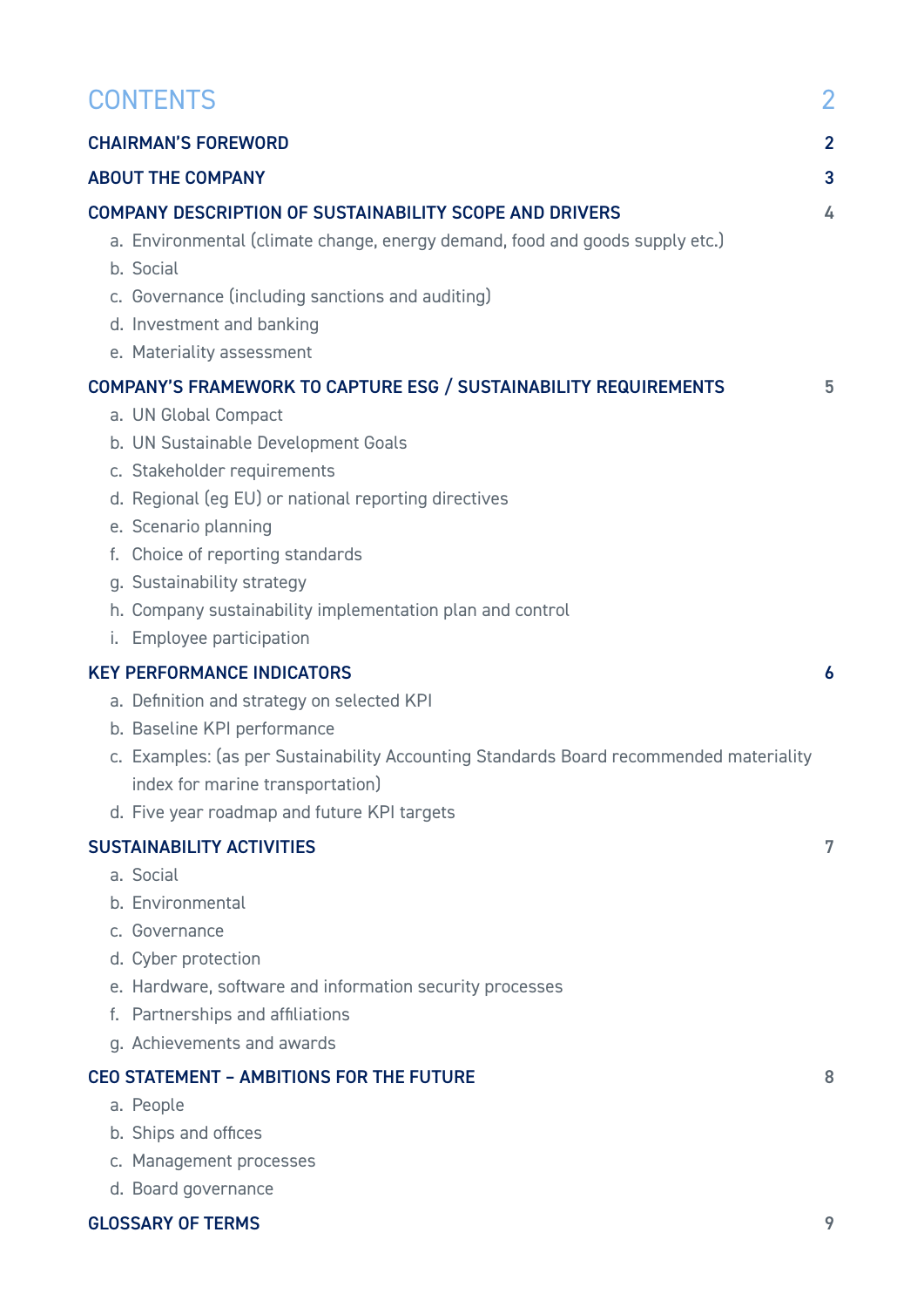## CHAIRMAN'S FOREWORD

- Board's commitment to sustainability and the content of this report.
- Recognition of the external factors required for sustainability markets, trade volumes, finance, regulatory compliance, social pressures and political stability.
- Recognition of the internal requirements to satisfy ESG expectations emission controls and reporting, policy implementation, social care and equality and sound governance from the Board down.
- Current strategic approach to technology investment, operational efficiency and all aspects of running a socially responsible business.
- Recognition of the transitional and functional risks of moving to a low carbon economy.
- Partnerships and trade body participation to achieve a better industry.
- Conclusion and commitment to the future.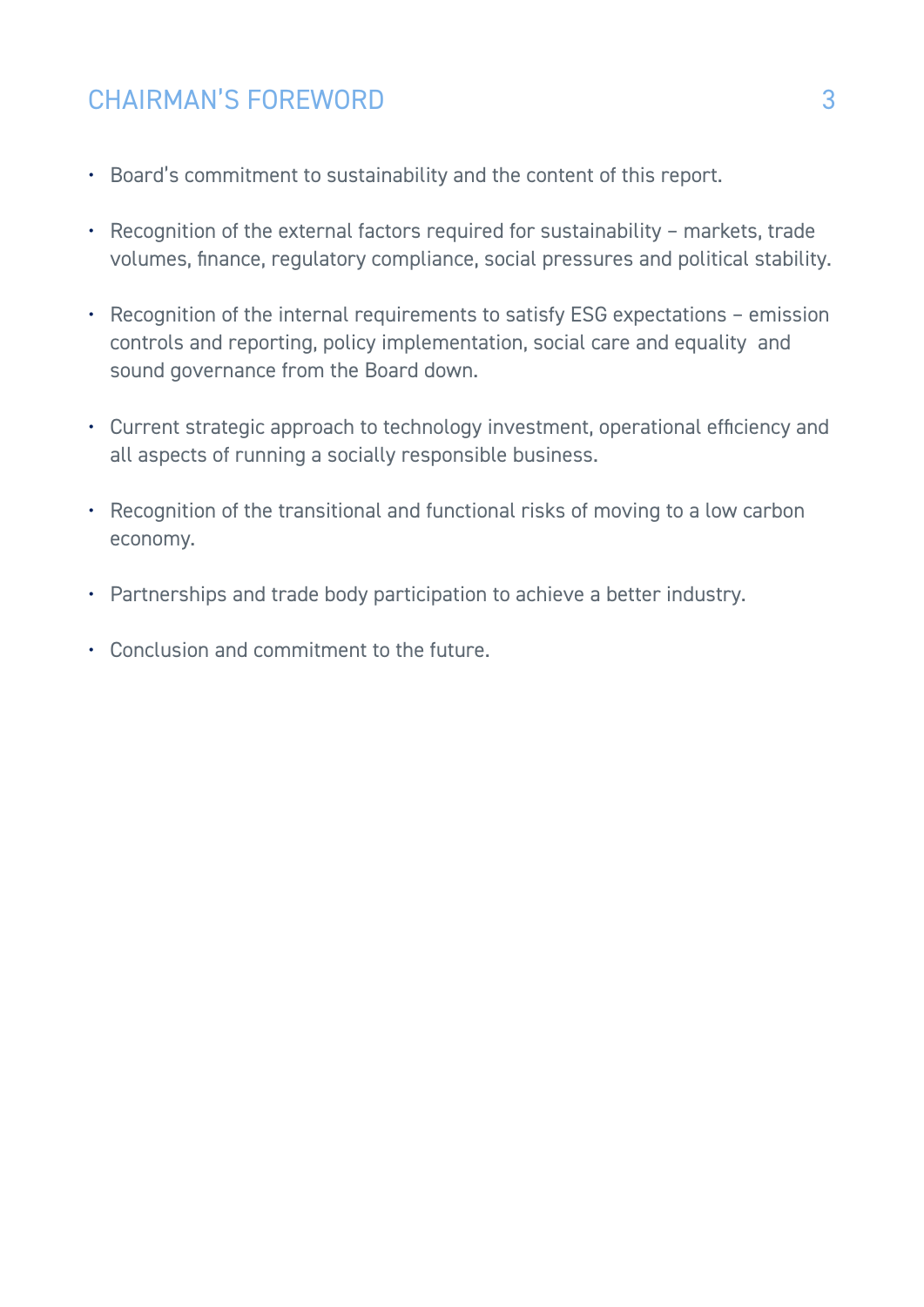## ABOUT THE COMPANY

- ESTABLISHMENT AND BROAD STRATEGY
- OUR FLEET
- OUR VALUES
- THE PART WE PLAY IN THE GLOBAL SUPPLY CHAIN OR NATIONAL LOGISTICS
- OUR EMPLOYEES
- OUR CUSTOMERS / CLIENTS
- OUR VISION STATEMENT
- KEY CORPORATE METRICS TABLE TO DESCRIBE THE COMPANY (SET THE SCENE)
	- Fleet
	- Crew and onshore workforce showing diversity of gender and nationality
	- Cargo carried (last year +1)
	- Port visits
	- Safety statistics
	- Global locations
	- Emission statistics
	- Fleet miles (last year +1)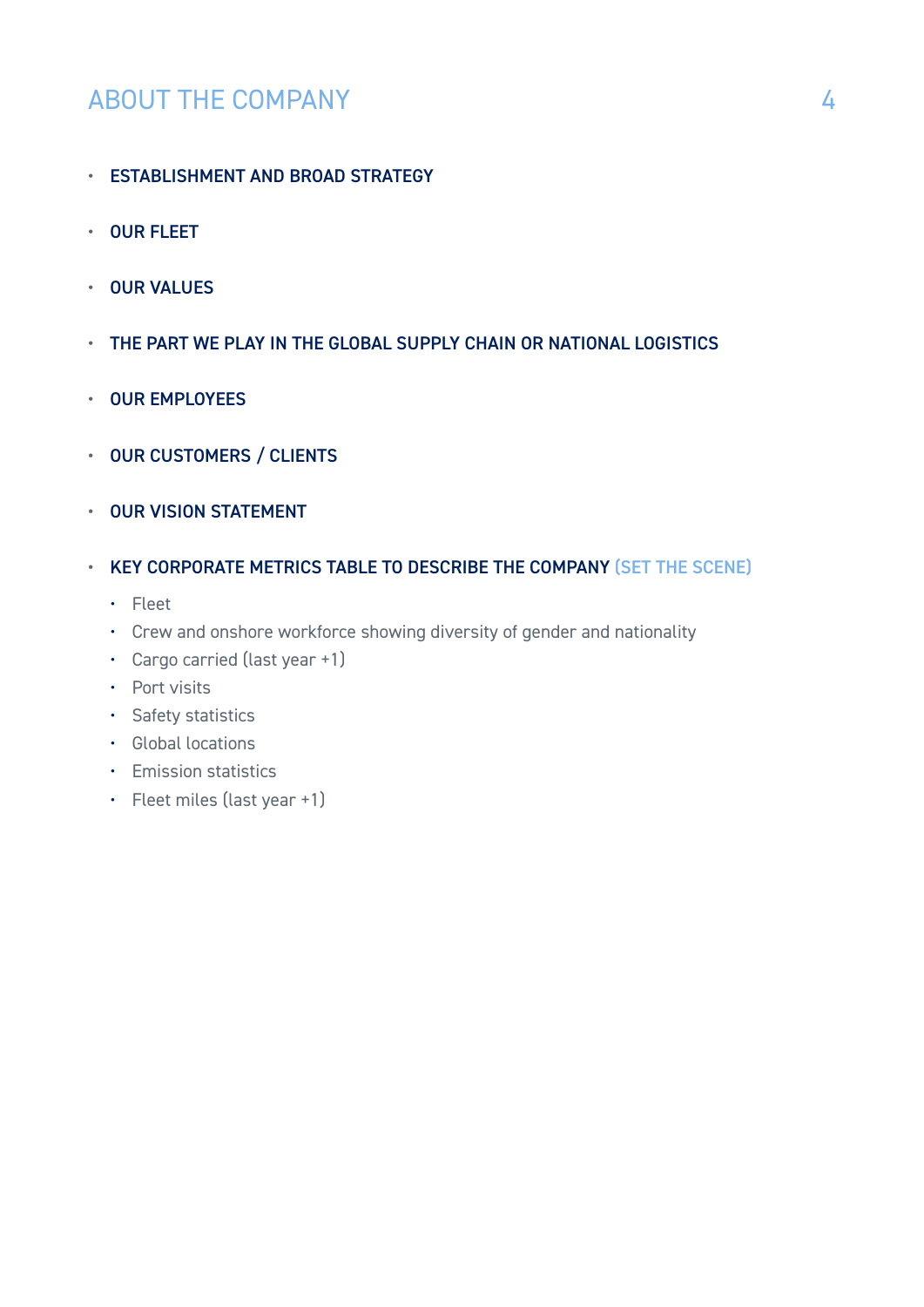## COMPANY DESCRIPTION OF SUSTAINABILITY SCOPE AND DRIVERS

## A. ENVIRONMENTAL (CLIMATE CHANGE, ENERGY DEMAND, FOOD AND GOODS SUPPLY ETC.)

- a. General introduction (carbon dioxide, sulphur oxides, nitrogen oxides, particulate matter)
- b. International Maritime Organisation, regional and national requirements and expectations
- c. Industry and competitor expectations
- d. Stakeholder expectation / requirements
- e. Fuel options and implications
- f. Ocean protection and waste management including plastics
- g. Operational optimisation including energy management and speed options

### B. SOCIAL

- a. Health and safety
- b. Equality and diversity
- c. Modern slavery
- d. Equal opportunity
- e. Bribery and corruption
- f. Ship recycling
- g. Community engagement
- h. Through life employment support and development

### C. GOVERNANCE (INCLUDING SANCTIONS AND AUDITING)

- a. Corporate and tax structures
- b. Shareholder rights and insider trading protection (if applicable)
- c. Board controls
- d. Control of third party suppliers / contractors and partners
- e. Internal and external auditing
- f. Sanction controls
- g. Risk management
- h. Financial, benefits and compensation
- i. Financial and non-financial metric visibility

#### D. INVESTMENT AND BANKING

- a. Poseidon Principles' requirements if applicable
- b. Public market requirements
- c. Sustainable investing

### E. MATERIALITY ASSESSMENT

a. Methodology for assessing and managing the effectiveness and financial significance of ESG strategy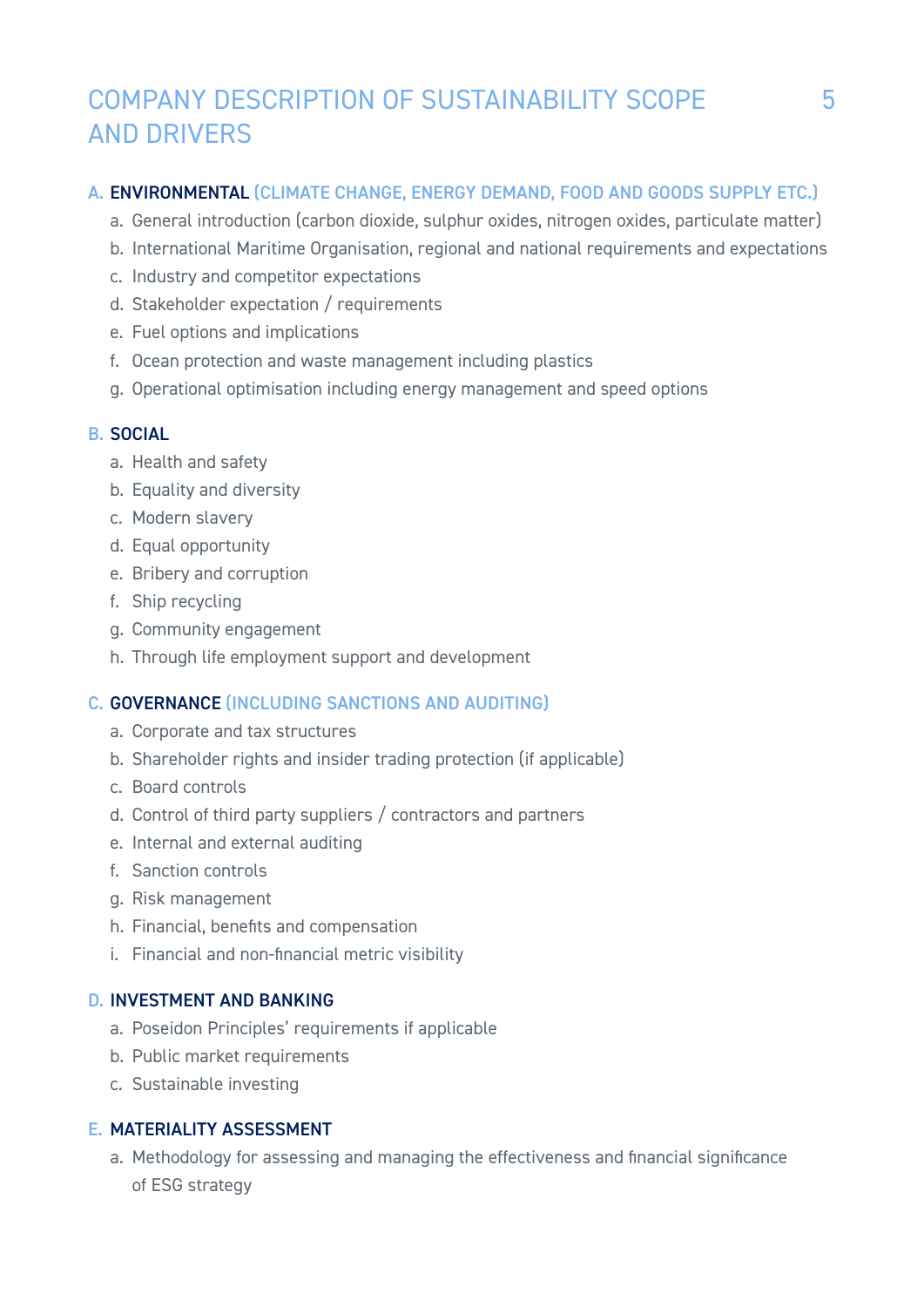## COMPANY'S FRAMEWORK TO CAPTURE ESG / SUSTAINABILITY REQUIREMENTS

#### A. UN GLOBAL COMPACT

a. 10 Principles and references within the report

### B. UNITED NATIONS SUSTAINABLE DEVELOPMENT GOALS

a. Applicable goals and references within the report

#### C. STAKEHOLDER REQUIREMENTS

- a. Charterers
- b. Banks (Poseidon Principles)
- c. Suppliers
- d. Insurers
- e. Investors
- f. Partners (members)
- g. Employees (shore and sea staff)

### D. REGIONAL (EG EU) OR NATIONAL REPORTING DIRECTIVES

#### E. SCENARIO PLANNING

### F. CHOICE OF REPORTING STANDARDS

- a. Sustainability Accounting Standards Board
- b. Global Reporting Initiative
- c. Independent

#### G. SUSTAINABILITY STRATEGY

#### H. COMPANY SUSTAINABILITY IMPLEMENTATION PLAN AND CONTROL

I. EMPLOYEE PARTICIPATION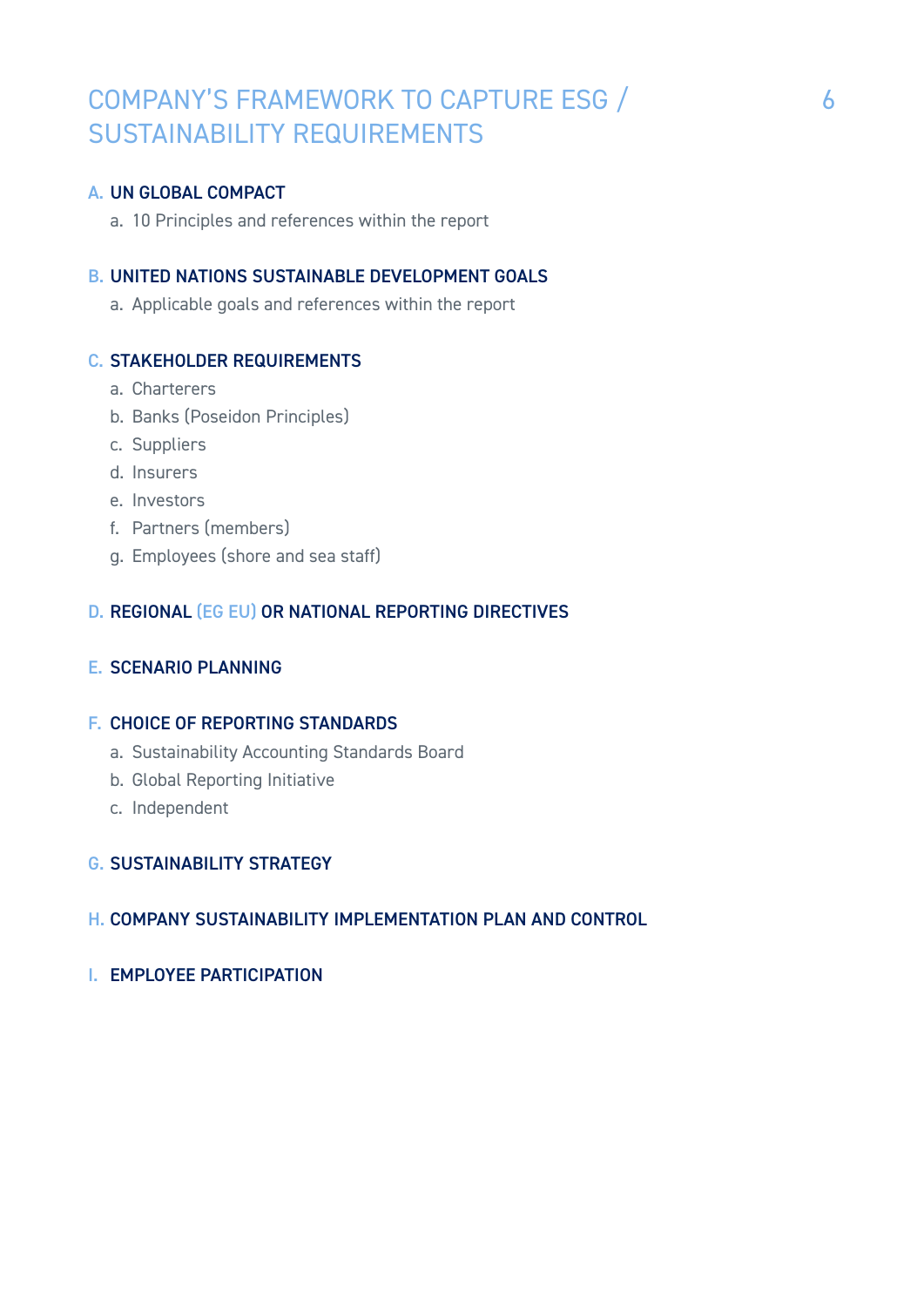## KEY PERFORMANCE INDICATORS

## A. DEFINITION AND STRATEGY ON SELECTED KPI

## B. BASELINE KPI PERFORMANCE

## C. EXAMPLES:

#### (AS PER SASB RECOMMENDED MATERIALITY INDEX FOR MARINE TRANSPORTATION)

- a. Greenhouse gas emissions including methane, nitrogen oxide and black carbon
- b. Air quality sulphur oxides, nitrogen oxides
- c. Ship efficiency index fleet average (Estimated Index Value, Energy Efficiency Design Index, Energy Efficiency Operational Indicator)
- d. Office electricity, water and gas consumption
- e. Ecological impact plastic sent ashore
- f. Data security General Data Protection Regulation, virus attempts, phishing emails
- g. Stakeholder engagement as listed on page 6 C
- h. Employee health and safety
- i. Employee engagement / diversity number, male / female, nationalities, board composition
- j. Business ethics training on code of practice, staff reporting, whistleblowers' reports

## D. FIVE YEAR ROADMAP AND FUTURE KPI TARGETS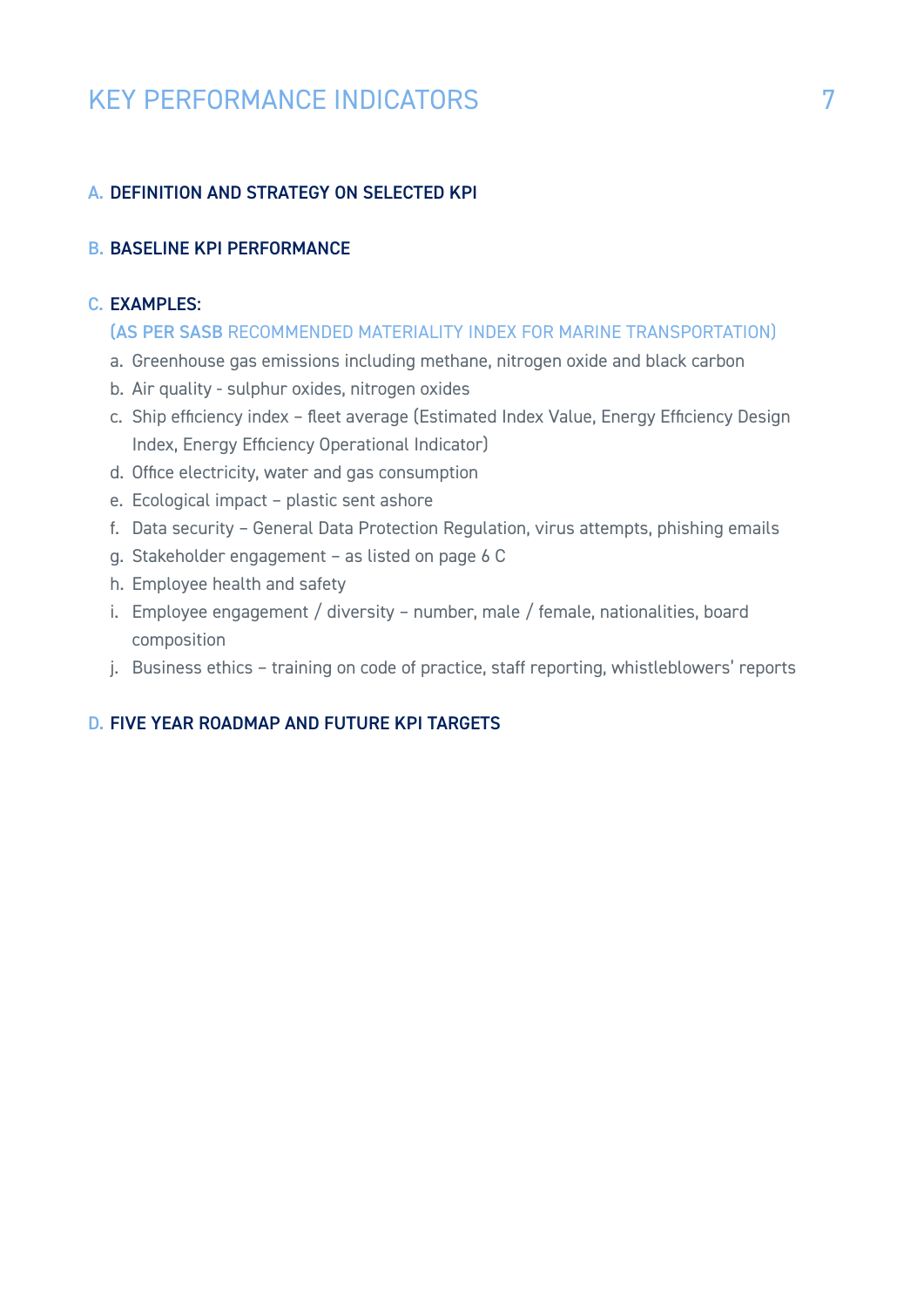## SUSTAINABILITY ACTIVITIES

#### A. SOCIAL

- a. Safety management
- b. Mental health
- c. Welfare activities
- d. People development
- e. Reward strategy
- f. Seafarer investment
- g. Career development and training
- h. Modern slavery
- i. Zero anti-bribery & corruption tolerance
- j. Community programmes and social giving

#### B. ENVIRONMENTAL

- a. Through life management
- b. New building specification
- c. Vessel operations
- d. Recycling
- e. Onshore / office initiatives and processes

### C. GOVERNANCE

- a. Leadership development and training
- b. Values
- c. Company registrations
- d. Committee structure
- e. Tax structure and audit arrangements
- f. Board of directors and committee structure
- g. Compliance with environmental and social laws
- h. Stakeholder engagement
- i. Strategic governance
- j. Risk management methodology and processes

#### D. CYBER PROTECTION

a. Hardware, software and information security processes

#### E. PARTNERSHIPS AND AFFILIATIONS

#### F. ACHIEVEMENTS AND AWARDS